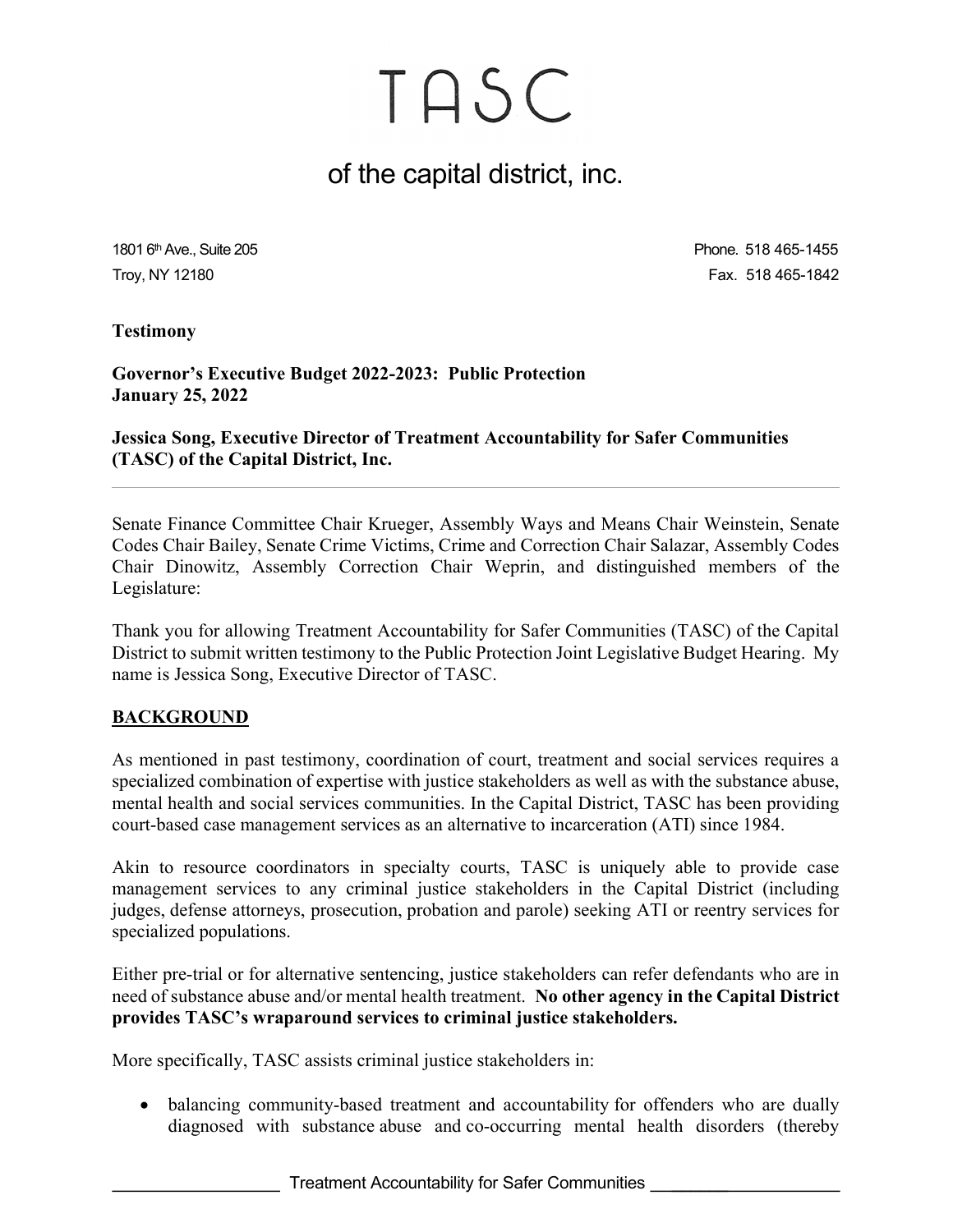## of the capital district, inc.

1801 6<sup>th</sup> Ave., Suite 205 **Phone. 518 465-1455** Troy, NY 12180 Fax. 518 465-1842

providing the opportunity for treatment, reducing costs, recidivism and promoting community safety)

- providing an independent level of care recommendation by working with collateral providers (matching the appropriate treatment dosage)
- serving as a vehicle for coordinating decision-making and intervention strategies for justice stakeholders (sharing treatment planning information is critical to moving a case forward, especially for defendants with open matters in multiple jurisdictions)
- and continuing case management support (including treatment monitoring and progress reports to all courts) during the entire continuum of care or until the underlying criminal justice matter is resolved

When a justice stakeholder refers a defendant to TASC, the process is as follows:

- A Referral Form is received from a justice stakeholder (i.e., interested party to the case)
- A RAP sheet is pulled through eJustisce NY to identify all open matters, all justice stakeholders and any holds (that would prohibit release to treatment and need to be satisfied)
- An objective and comprehensive risks and needs evaluation is completed (referrals usually have high risk and complicated needs)
- Possible barriers to treatment and gaps in services are identified
- Records are obtained from prior providers (e.g., medical, mental health, substance use disorder treatment)
- Collateral Information from supervision agency (if any) and emergency contact (often a family member) is obtained
- An evidence based OASAS Level of Care and Drug Treatment Referral (LOCADTR) review is completed with the County Drug & Alcohol Coordinator in the District of Fiscal Responsibility (if residential treatment is indicated)
- An ATI plan is submitted (to courts, attorneys, NYS DOCCS and/or Probation as appropriate)
- A global plan must be approved by all interested parties
- Treatment Referrals are then submitted to programs based on the approved level of care
- Phone screenings with appropriate treatment facilities are coordinated
- Treatment bed is coordinated (including direct transport and a warm handoff to residential treatment facilities)
- Release from Custody is coordinated with releasing authority (if needed)
- A treatment mandate letter is obtained for insurance purposes (otherwise NYS provides for a minimum of 14 of 28 maximum treatment days without an insurance review)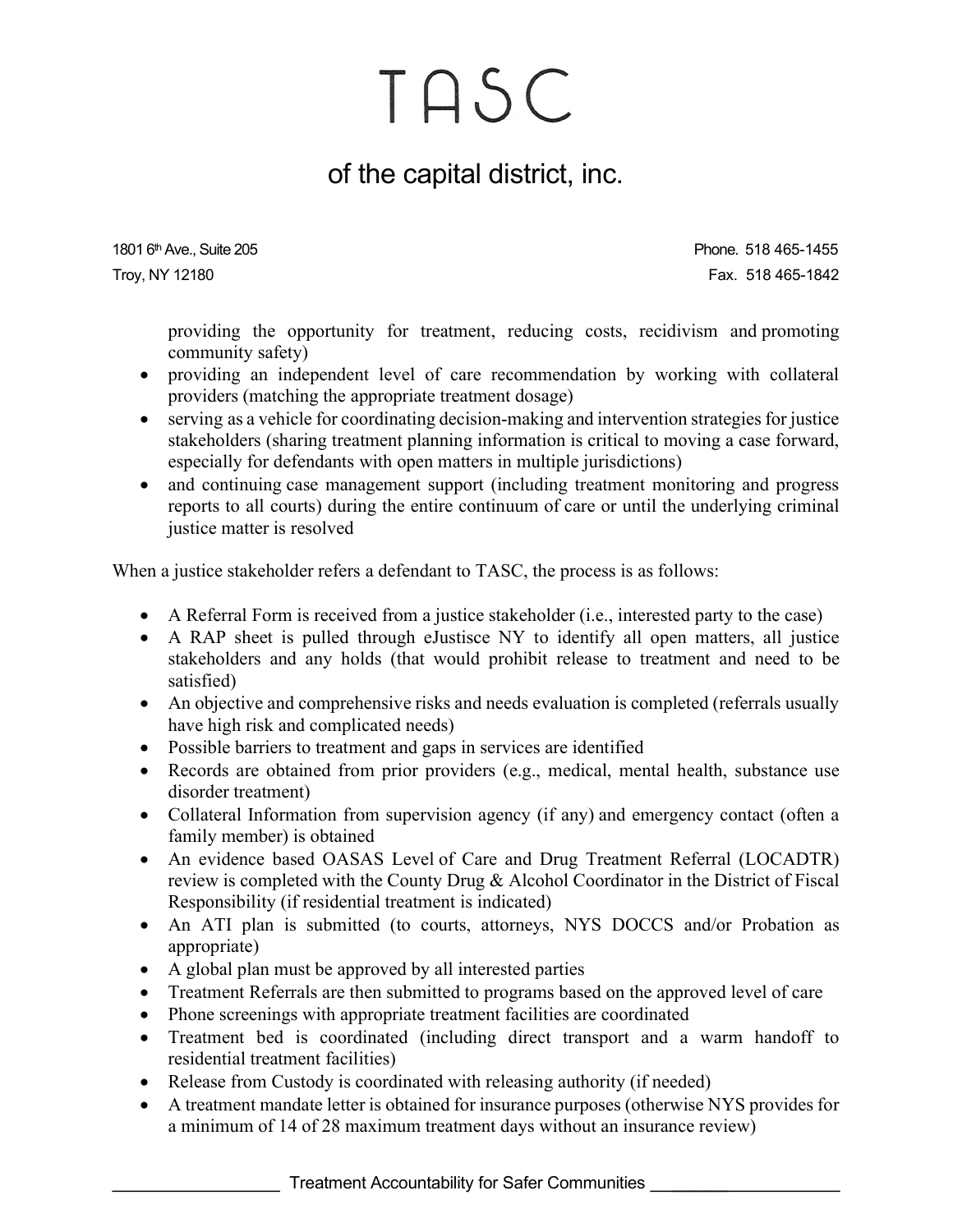## of the capital district, inc.

1801 6<sup>th</sup> Ave., Suite 205 **Phone. 518 465-1455** Troy, NY 12180 Fax. 518 465-1842

- TASC's team provides weekly Treatment Monitoring and Progress Reporting to all justice stakeholders
- Supervised Alcohol & Drug Testing is provided (as needed)
- A Higher Level of Care can be coordinated as a graduated sanction (if needed)
- Appropriate aftercare planning is coordinated for a continnum of care

As you can see, TASC's ATI model is based on critical elements fundamental to integrating the criminal justice and substance abuse treatment systems, holding both defendants and systems accountable through the implementation of client-specific case management. The ultimate goal is to safely manage offenders in the community by balancing intervention opportunities with controlled supervision.

#### CONTINUED FINANCIAL UNCERTAINTY

To maintain our critical services, TASC has received significant financial support from the New York State Division of Criminal Justice Services (DCJS) with secondary financial support through subcontracts from the County of Rensselaer and the New York State Unified Court System.

In 2019, however, TASC faced a severe funding shortfall that jeopardized TASC's existence. Due to the tremendous efforts of the Legislature, TASC was allocated \$200,000 in the last three enacted New York State budgets. Securing these legislative additions was critical in providing confidence that TASC could continue providing essential ATI and reentry services in 2019, 2020 and 2021.

For 2022, TASC is again faced with an unfortunate predicament due to the fact that DCJS has committed all of its funding for ATI and reentry services programming through the end of the year. Additionally, in the early days of the pandemic, there was an unexpected setback in our ability to deliver Jail-based Cognitive Behavioral Intervention services, resulting in a loss of milestonesbased grant reimbursement; for several months, the Rensselaer County Jail was closed to outside service providers as part of its safety protocols. Additionally, due to the pandemic, there was a 6 month delay on the Rensselaer County Felony Treatment Court grant; this created a further gap in operational funding.

As a result, TASC is again respectfully requesting that each house of the Legislature allocate \$300,000 in their respective one-house budget proposals and ultimately the enacted budget to TASC.

TASC also requests that this funding be authorized in such a way as to allow for flexibility to respond to unmet and emerging needs. This funding will ensure that TASC can continue to deliver its essential services to the Capital District in 2022, and avoid insolvency and the layoff of six

Treatment Accountability for Safer Communities \_\_\_\_\_\_